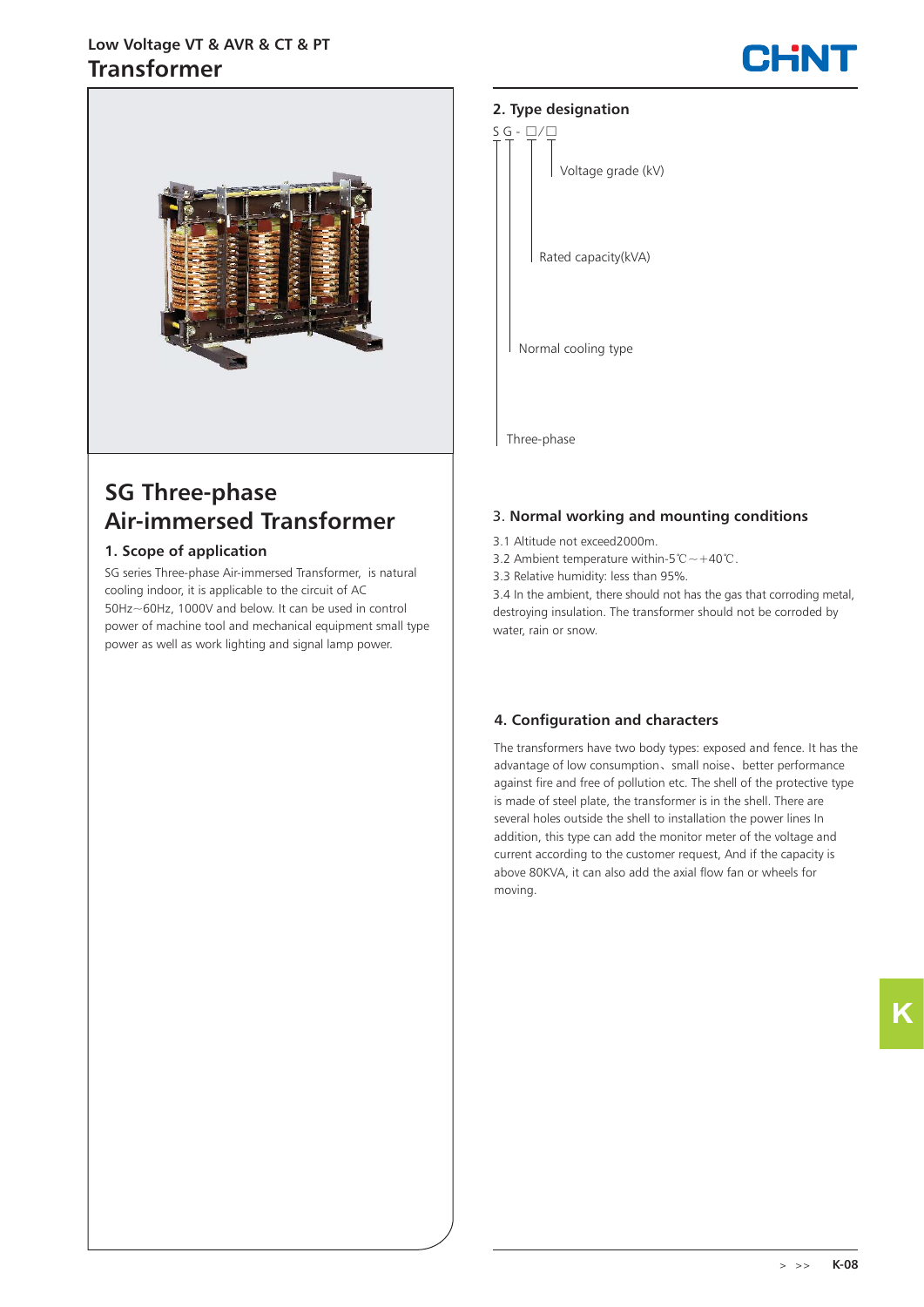

#### 5.Overall and mounting dimensions

- 5.1 The outline of SG series exposed dry cooling type transformer (as sheet, fig.1)
- 5.2 The outline of SG series fence dry cooling type transformer (as sheet, fig.2, fig.3, fig4, fig.5)



Fence type (4kVA~20kVA)



Fence type (80kVA~500kVA)





Fence type (30kVA~60kVA)

Fence type (0.3kVA~3kVA)